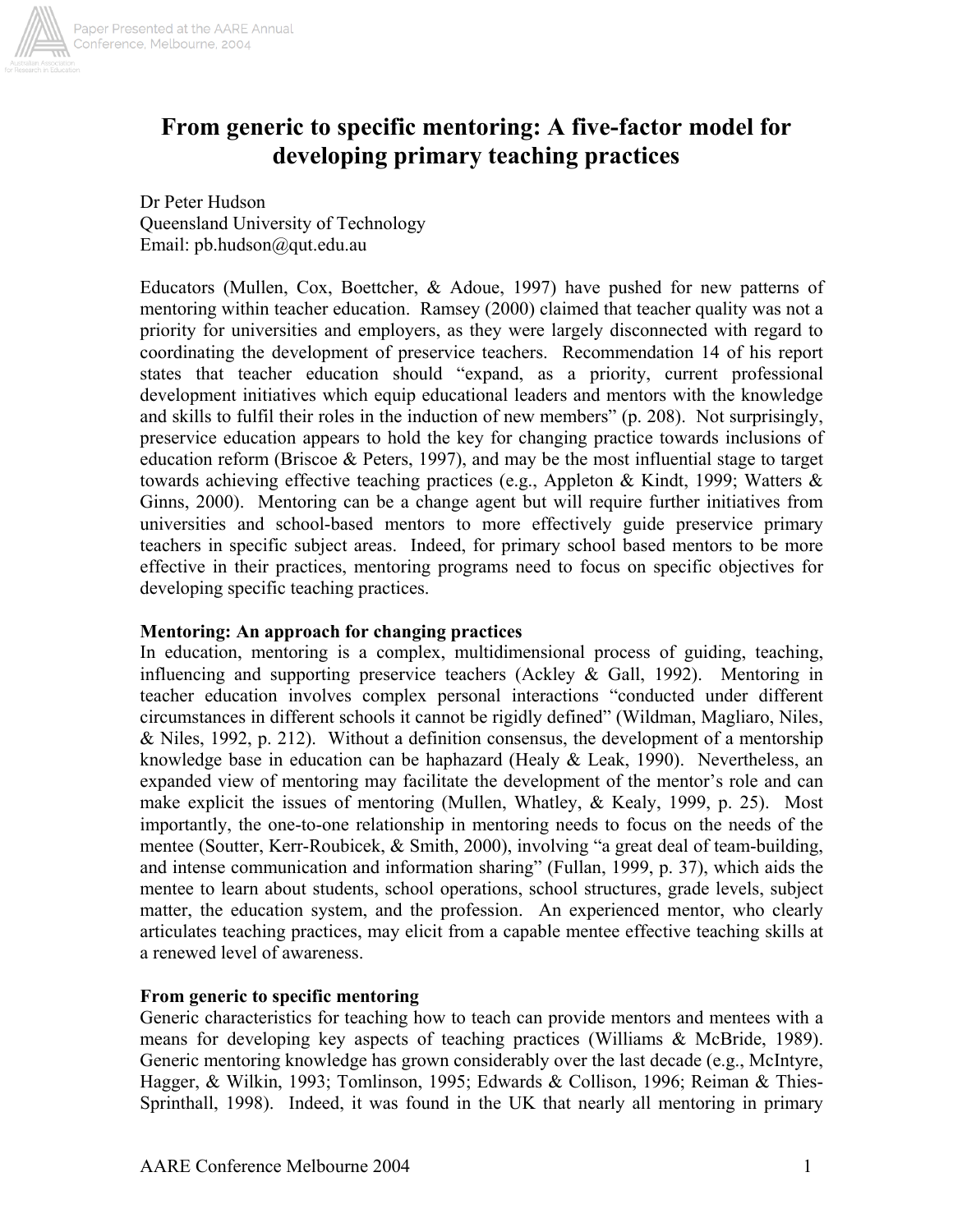

teaching was generic (Jarvis, McKeon, Coates, & Vause, 2001). Although generic mentoring approaches may be beneficial, effective mentoring differs from subject to subject. That is, mentoring for primary science teaching will differ from mentoring the teaching of physical education. To illustrate, an upper gymnastics class will require specific teaching techniques to ensure the students successfully learn those skills. The mentoring strategies for a gymnastics lesson will require the mentor to have an understanding of how to teach gymnastics effectively at that level and how to manage the types of activities within particular settings. In contrast, the organisation and pedagogical knowledge of a primary science lesson will be different from a gymnastics lesson. Hence, there is a need to specialise mentoring practices in order to cater for developing mentees' knowledge and skills in specific subject areas.

Enhancing teaching practices will therefore require the mentor to have specific pedagogical knowledge appropriate to the activity. Feiman-Nemser and Parker (1990, p. 42) have shown that pedagogical knowledge can have differences from one subject to the next and, therefore, mentoring must "address content-related issues in content-specific terms". Peterson and Williams (1998, p. 732) also claim that unique mentoring processes are required for specific subject teachers. Despite this need for mentoring in specific subject areas, mentors in primary education may not be confident to mentor in specific subjects (e.g., see Jarvis et al., 2001). Hence, mentors may require further education on specific mentoring practices.

# **Addressing the problem of "non-specialist" mentors**

For a mentee to receive adequate mentoring in specific subject areas such as primary music teaching, allocating a "music teaching" mentor in the primary school will be extremely difficult. Ideally, expert primary music teachers who are skilled in mentoring would be best suited as mentors in this area, yet *this* is the crux of the mentoring problem, that is, educating mentors to be sufficiently skilled in mentoring for effective teaching within a specific subject area. For preservice education, matching mentees with *expert* primary music teaching mentors cannot be a consideration as the number of mentees would outnumber expert primary music teaching mentors in the vicinity of a university.

Matching mentees with mentors who are interested in improving their own primary mathematics teaching practices or English teaching practices may bolster the confidence of both mentees and mentors in this area, which may be possible without being an expert in this subject area (Hudson & McRobbie, 2003). To illustrate, primary teachers may teach art without being artists, music without being musicians, and various sports without being experts in those particular sports. These teachers can address the outcomes advocated in curricula documents even though they are "non-specialists" in the field. Undoubtedly, general primary teachers will not be experts in all subjects in the primary school, and so they must learn to teach more effectively in subject areas where they are not experts. Likewise, generalist primary teachers need to learn to mentor more effectively in subject areas where *they* are not experts.

Teachers who are formally prepared for their role as mentor with on-going support can extend their knowledge base on specific mentoring. In most cases, "mentors are thrust into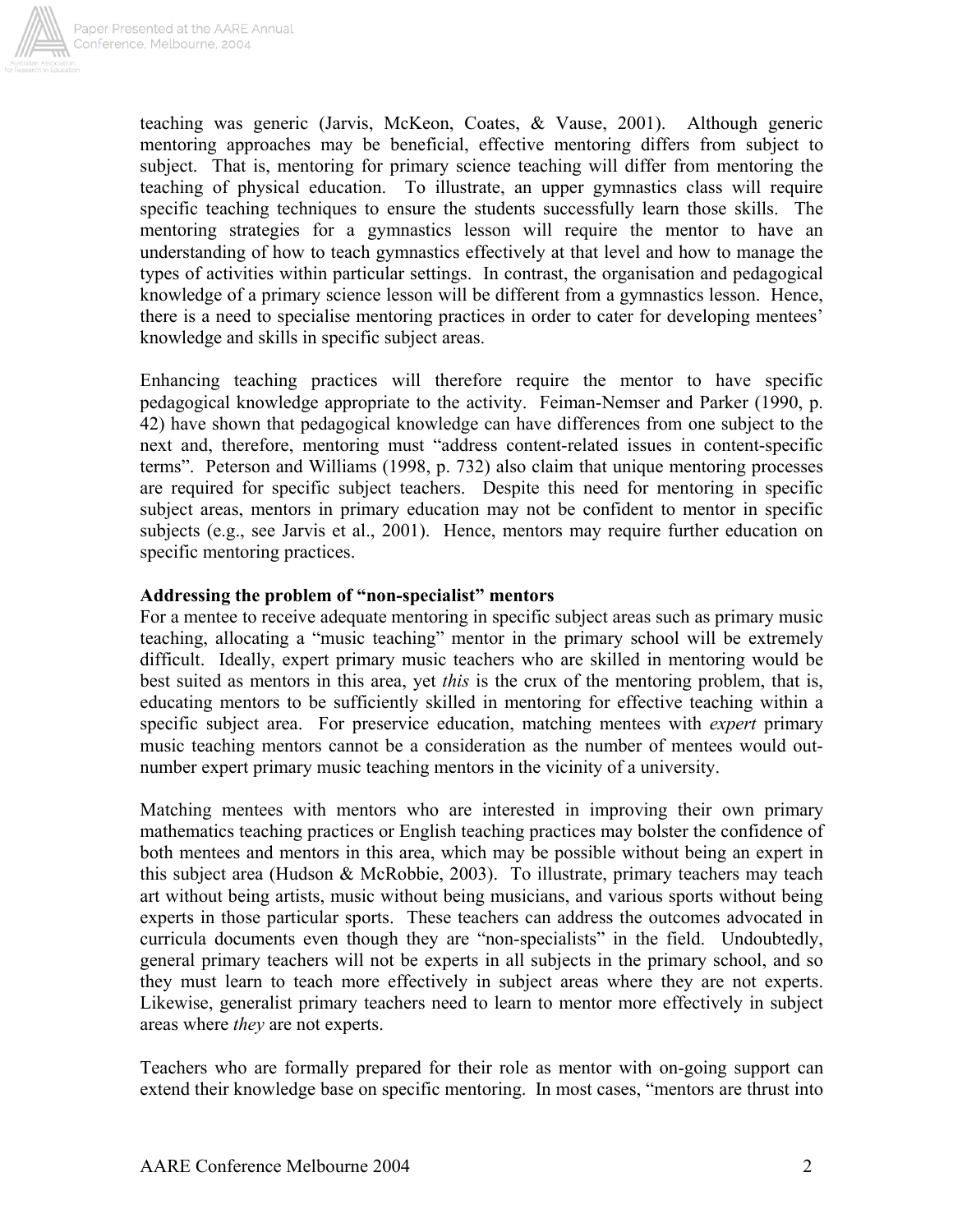

the new role of mentoring with only the most meagre guidance" (Edwards & Collison, 1996, p. 11). Mentors need explicit education in mentoring in order to reflect on their actions for developing in mentees "higher levels of professional thinking" (Veenman, de Laat., & Staring, 1998, p. 6), and this is also relevant for specific subject areas. A previous study on specific mentoring (Hudson, Skamp, & Brooks, 2004) had identified a correlated and statistically significant five-factor model (i.e., personal attributes, system requirements, pedagogical knowledge, modelling, and feedback, see Figure 1). These five factors will be discussed in the following.



*Figure 1.* Five-factor mentoring model

#### **Five-factor model for specific subject mentoring**

#### *Factor 1: Personal Attributes.*

Mentors need to exhibit a number of personal attributes to develop mentees' primary teaching (Ackley & Gall, 1992; Galbraith & Cohen 1995). The mentoring process may be strengthened with the inclusion of the Personal Attributes factor (Hudson et al., 2004; Figure 1), particularly as learning takes place within a social context (Kerka, 1997) and a mentor's personal attributes aim to facilitate such learning (Galbraith & Cohen 1995; Ganser, 1996). Indeed, the mentor's personal attributes are fundamental to the mentoring process (Figure 1). In relation to Personal Attributes, mentors need to be: (1) supportive (Ackley & Gall, 1992), (2) attentive (Kennedy & Dorman, 2002), and (3) comfortable with talking about specific primary teaching practices (Jonson, 2002). Mentors also need to: (4) instill positive attitudes in their mentees for teaching primary subjects (Feiman-Nemser &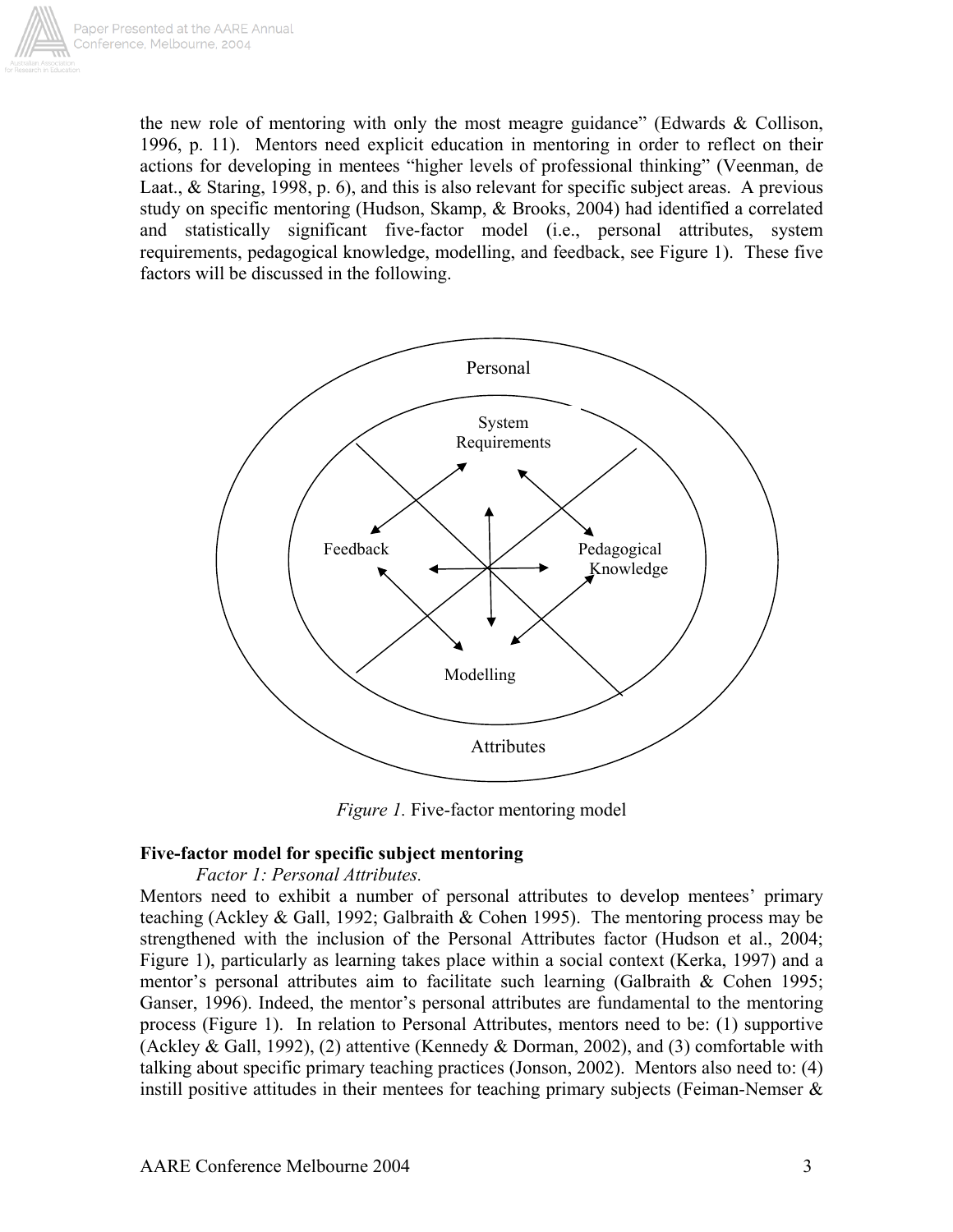

Paper Presented at the AARE Annual Conference, Melbourne, 2004

> Parker, 1990), (5) instill confidence in their mentees for teaching primary subjects (Enochs, Scharmann, & Riggs, 1995), and (6) assist the mentee to reflect more positively on practices for improving the teaching of specific primary subject areas (Abell & Bryan, 1999; Upson, Koballa, & Gerber, 2002).

## *Factor 2: System Requirements.*

System requirements present quality control directions by providing a curriculum that focuses on achieving specific aims for teaching (Lenton & Turner, 1999; Peterson & Williams, 1998). System requirements are an essential aspect for reforming primary education (e.g., Bybee, 1997). Mentors' provision of System Requirements may contribute to reforming primary education at the preservice level. Indeed, when beginning teachers commence employment in an education system they will need an understanding of System Requirements. Mentors can provide valuable assistance with mentees' understanding of key practices associated with the System Requirements factor (Hudson et al., 2004). Three key mentoring practices may be associated with System Requirements, which focus on: (1) aims for teaching a specific subject (Harlen, 1999), (2) the specific primary curriculum (Bybee, 1997; Jarvis et al., 2001), and (3) school policies related to specific primary subject areas (Riggs  $\&$  Sandlin, 2002). Hence, the mentoring of aims, curriculum, and policies in specific primary subject areas may advance the mentees' understanding of System Requirements, especially if this mentoring is connected with the other four factors.

## *Factor 3: Pedagogical Knowledge.*

Pedagogical knowledge is developed within the school setting (Allsop & Benson, 1996; Hulshof & Verloop, 1994) and is essential for supporting effective primary teaching (e.g., Roth, 1998). Mentors need to have pedagogical knowledge to guide their mentees' teaching practices (Kesselheim, 1998). The mentor's provision of the factor, Pedagogical Knowledge, is key to the mentoring process overall (Hudson et al., 2004). Similarly, the omission of Pedagogical Knowledge in mentoring programs will limit or reduce the quality of experiences mentees can receive within the school setting. Eleven mentoring attributes and practices may be associated with Pedagogical Knowledge, namely: (1) planning for teaching (Jarvis et al., 2001), (2) timetabling (Williams, 1993), (3) preparation (Rosaen & Lindquist, 1992), (4) teaching strategies (Fleer & Hardy, 2001), (5) classroom management (Corcoran & Andrew, 1988), (6) questioning skills (Fleer & Hardy, 2001), (7) assisting with problem solving (Breeding & Whitworth, 1999), (8) content knowledge (Lenton & Turner, 1999), (9) implementation (Beck, Czerniak, & Lumpe, 2000), (10) assessment (Jarvis et al., 2001), and (11) providing viewpoints (e.g., Fleer & Hardy, 2001).

# *Factor 4: Modelling.*

The mentees' skills for teaching are learned more effectively by observing their mentors' modelling of teaching practices (Barab & Hay, 2001; Carlson & Gooden, 1999). Modelling teaching practices may be linked to implementing primary education reform, particularly as beginning teachers can introduce change into the education system (Rodrigue & Tingle, 1994). Eight attributes and practices may be associated with Modelling specific primary teaching, that is, modelling: (1) enthusiasm (Long, 2002), (2) teaching (Little, l990), (3) effective teaching (Briscoe & Peters, 1997), (4) a rapport with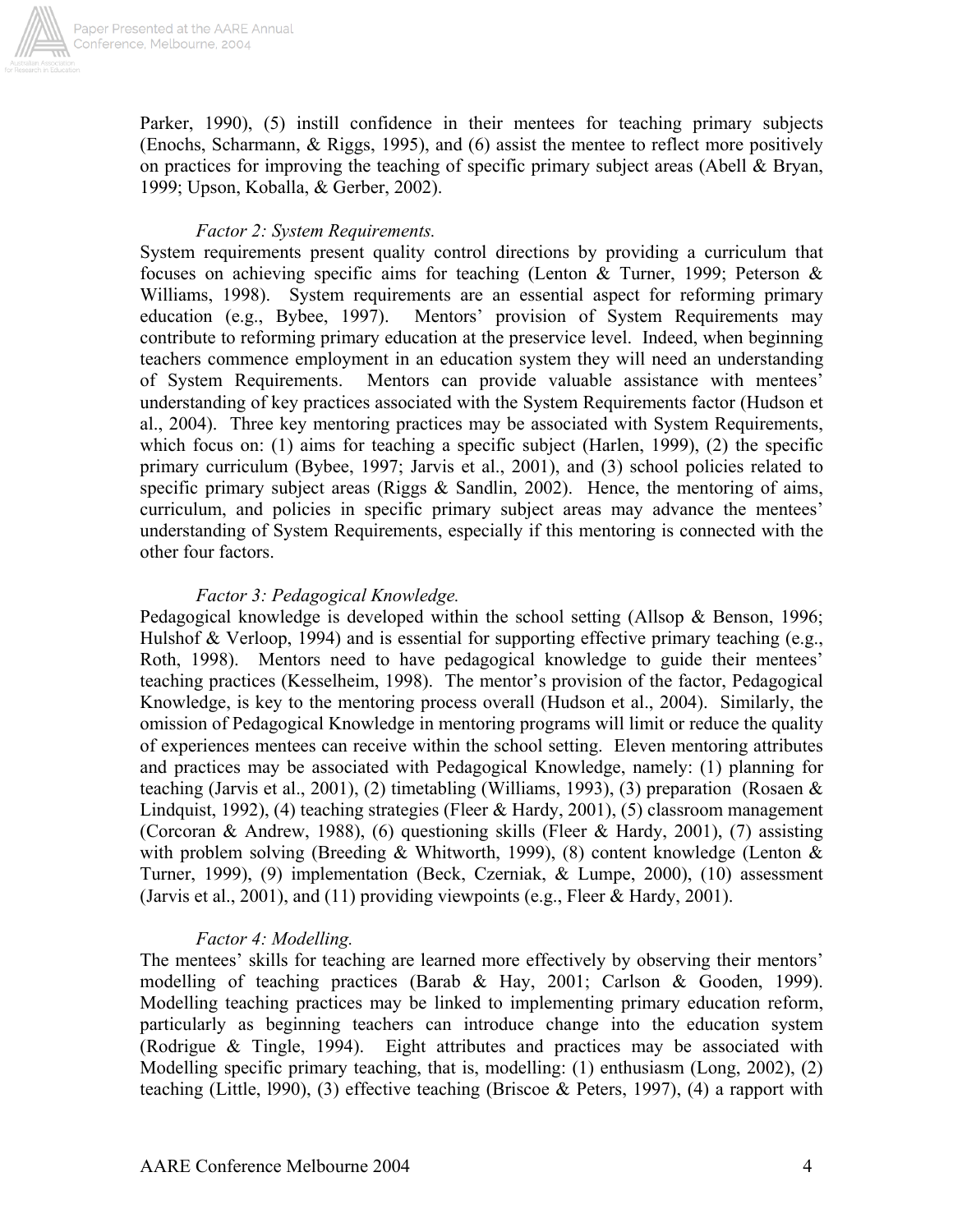

students (Ramirez-Smith, 1997), (5) hands-on lessons (Raizen & Michelson, 1994), (6) well-designed lessons (Asunta, 1997), (7) classroom management (Little, 1990), and (8) syllabus language ((Williams & McBride, 1989). Modelling these specific mentoring practices may lead to developing their mentees' understanding of primary teaching practices in specific subject areas.

#### *Factor 5: Feedback.*

Finally, providing feedback allows for preservice teachers to reflect and improve teaching practices (Schön, 1987), and this includes primary teaching practices in specific subject areas (Jarvis et al., 2001). Six attributes and practices that may be associated with the Feedback factor for developing mentee's primary teaching in specific subject areas, requires a mentor to: (1) articulate expectations (Ganser 2002), (2) review lesson plans (Monk & Dillon, 1995), (3) observe practice (Tomlinson, 1995), (4) provide oral feedback (Ganser, 1995), (5) provide written feedback (Rosaen & Lindquist, 1992), and (6) assist the mentee to evaluate teaching practices (Long, 1995). This implies that the provision of Feedback would be enhanced with the inclusion of these specific attributes and practices. Indeed, a mentor who articulates expectations may present a clear picture to the mentee for developing specific teaching practices. Mentors can provide feedback on the formative stages of planning for teaching by reviewing lesson plans. Oral and written feedback requires observation of teaching practices. Mentors can provide feedback on the mentees' perceptions of their teaching by referring to their mentees' evaluations of their primary teaching practices. Indeed, this process of feedback may occur sequentially with expectations articulated each time a mentor provides feedback (see Figure 2).



*Figure 2.* Mentors' articulation of expectations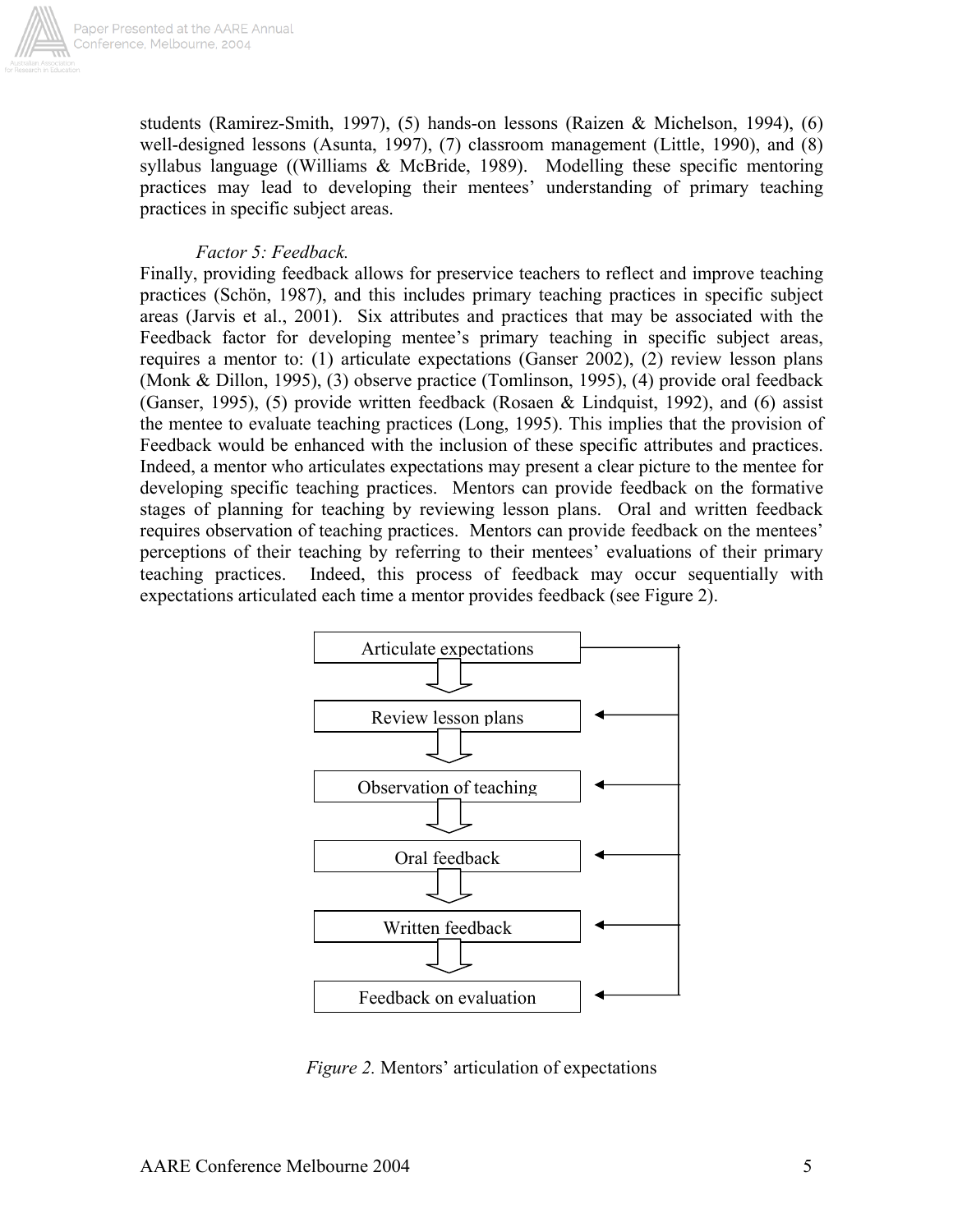

## **Discussion and conclusions**

The mentor's role in primary preservice teacher education is to aid the development of the mentee's overall teaching ability, yet each mentor has individual beliefs on what is and what is not important. These individual mentor views will vary on all aspects of teaching and mentoring, from the planning through to the choice of classroom procedures for implementing a specific teaching strategy (e.g., see Coates, Jarvis, McKeon, & Vause, 1998). Mentor education appears largely inadequate for developing specialist skills required for mentoring in specific subject areas (Riggs & Sandlin, 2002). For mentees to receive equitable mentoring in specific subject areas would require mentors to be educated on mentoring skills for specific subjects. However, it is also "important to find effective and economic strategies for training teacher-mentors" to improve their specific mentoring (Jarvis et al., 2001, p. 3). Equipping an experienced mentor with specific mentoring strategies for teaching may allow for more efficient and effective mentoring practices in specific subject areas, which may also reduce the number of potential concerns or problems experienced by mentors and mentees (see also Hudson & McRobbie, 2003).

Suitable mentors must be prepared in their roles by having the knowledge to take deliberate action in their mentoring, and by developing specific skills to articulate both their own teaching practices and their mentees' practices. All preservice primary teachers deserve an equal opportunity to learn how to teach, even though the majority of mentors may not be confident in teaching all primary subject areas (e.g., Goodrum, Hackling,  $\&$ Rennie, 2001). However, it may be possible to provide less confident teachers in a particular subject area with mentoring strategies to competently assist their mentees' development in that area (e.g., Hudson & McRobbie, 2003). Providing mentors with guidelines in specific primary teaching may enable mentors to confidently facilitate mentees' learning.

Mentors who are not expert in a particular primary subject area may be provided with adequate scaffolding to mentor successfully in this area. By drawing on generic sources for mentoring and teaching, and combining this with specific subject pedagogy, "nonspecialist" primary teaching mentors may mentor more effectively in that field, with such skills being subsumed in the mentor's role. However, to enable mentors to develop expertise high-level training needs to occur for the mentor (Riggs & Sandlin, 2002). Specific mentoring strategies may aid sequential learning for the mentee about teaching but may also benefit learning for mentors (Jarvis et al, 2001).

The picture that emerges from the literature are five key areas for effective mentoring that may be used as a model for specific subject areas, namely: personal attributes that the mentor needs to exhibit for constructive dialogue (Galbraith & Cohen 1995; Ganser, 1996); system requirements that focus on curriculum directives (Bybee, 1997); competent pedagogical knowledge for articulating best practices (Allsop & Benson, 1996; Hulshof  $\&$ Verloop, 1994; Kesselheim, 1998); modelling of efficient and effective practice (Barab & Hay, 2001; Carlson & Gooden, 1999); and, feedback for the purposes of reflection to improve practices (Schön, 1987). Hence, in teacher education, mentoring may be defined as the process of demonstrating and articulating personal attributes, system requirements, pedagogical knowledge, modelling, and feedback for the development of a mentee's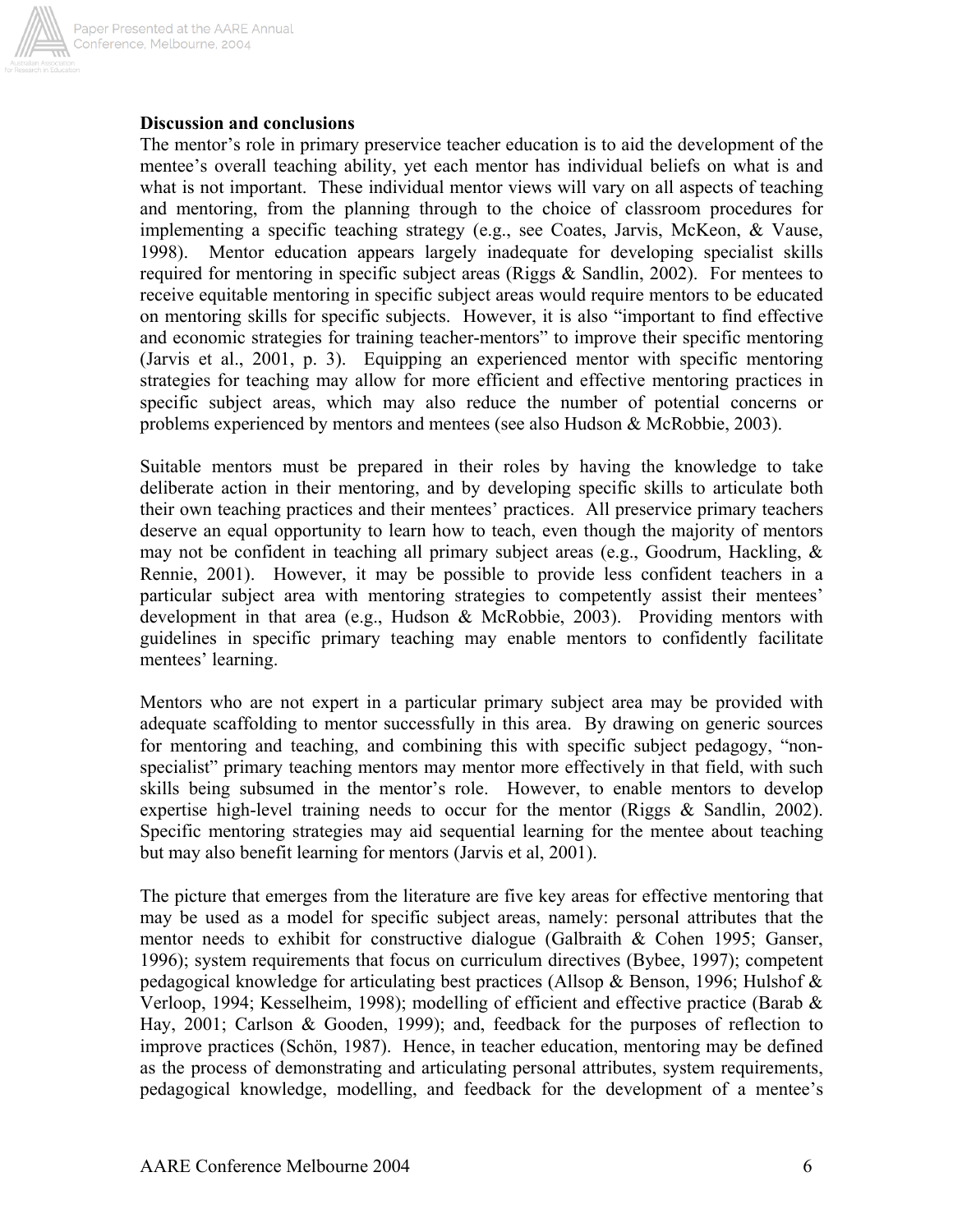

teaching practices. It may be argued that these five areas are generic mentoring factors, however, the attributes and practices associated with each factor need to be specifically designed to adequately cater for mentoring in each subject area. Indeed, the mentor's involvement in facilitating the mentee's learning to teach cannot be haphazard (Healy  $\&$ Leak, 1990), instead, it must be predetermined and sequentially organised; therefore the mentor's objectives must be focused, specific, clear and obtainable. In order for mentoring to be sequential and purposeful, the mentee's needs must be identified and addressed. Mentoring practices may improve by targeting mentee's needs and specific subject mentoring through this five-factor model. However, mentoring requires a two-way dialogue (Dynak, 1997), and this paper focuses on mentor's practices and not on the mentees' contributions to the mentoring process. Indeed, a further development of this proposed mentoring model would include the mentee as a contributor in the two-way process. Nevertheless, the renewed awareness of specific subject mentoring for enhancing preservice teachers' practices may aid in developing the mentor's practices in both mentoring and teaching, ultimately for the betterment of public education.

#### **References**

- Abell, S. K., & Bryan, L. A. (1999). Development of professional knowledge in learning to teach elementary science*. Journal of Research in Science Teaching, 36*(2), 121- 139.
- Ackley, B., & Gall, M. (1992). *Skills, strategies and outcomes of successful mentor teachers.* Paper presented at the annual meeting of the American Educational Research Association. San Francisco, CA.
- Allsop, T., & Benson, A. (Eds.). (1996). *Mentoring for science teachers*. Bristol, PA: Open University Press.
- Appleton, K., & Kindt, I. (1999, March). *How do beginning elementary teachers cope with science: Development of pedagogical content knowledge in science.* Paper presented at the annual meeting of the National Association for Research in Science Education, Boston, MA.
- Asunta, T. (1997). Inservice science courses for primary teachers: Implementation of different types of inservice training courses in Finland. *Science Education International*, *8*(3), 18-23.
- Barab, S. A., & Hay, K. E. (2001). Doing science at the elbows of experts: Issues related to the science apprenticeship camp. *Journal of Research in Science Teaching, 38*(1), 70-102.
- Beck, J., Czerniak, C. M., & Lumpe, A. T. (2000). An exploratory study of teachers' beliefs regarding the implementation of constructivism in their classrooms. *Journal of Science Teacher Education, 11*(4), 323-343.
- Breeding, M., & Whitworth, J. (1999, February). *Increasing the success of first year teachers: A synthesis of three studies.* Paper presented at the annual meeting of the American Association of Colleges for Teacher Education, Washington, DC.
- Briscoe, C., & Peters, J. (1997). Teacher collaboration across and within schools: Supporting individual change in elementary science teaching. *Science Teacher Education, 81*(1), 51-64.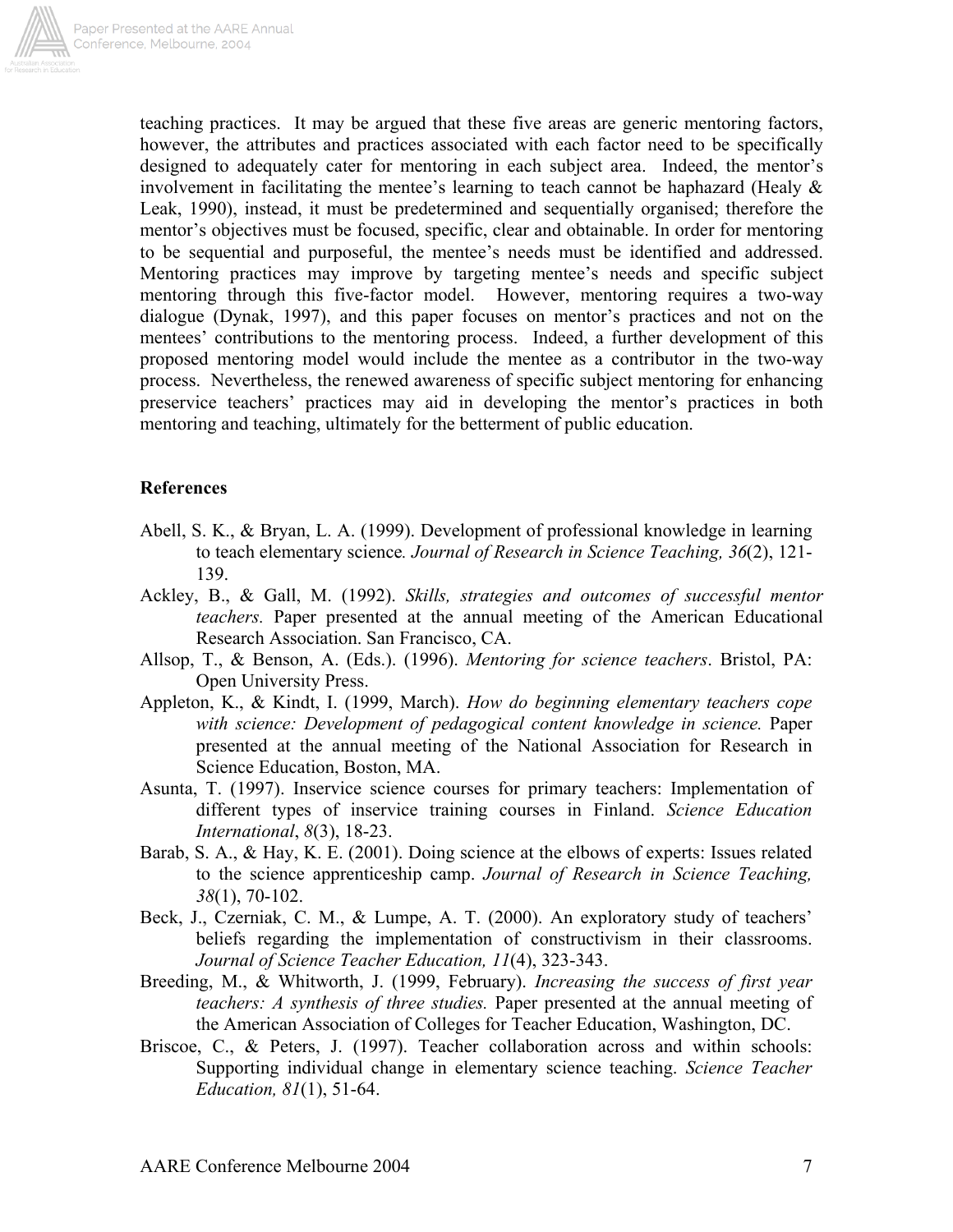

Bybee, R. W. (1997). *Achieving scientific literacy*. Portsmouth, NH: Heinemann.

- Carlson, R. D., & Gooden, J. S. (1999, February). *Mentoring pre-service teachers for technology skills acquisition.* Paper presented at the Society for Information Technology & Teacher Education International Conference, San Antonio, TX.
- Coates, D., Jarvis, T., McKeon, F., & Vause, J. (1998). All together now: Science support for mentors and students. *Primary Science Review, 55*, 9-11.
- Corcoran, E., & Andrew, M. (1988). A full year internship: An example of schooluniversity collaboration. *Journal of Teacher Education, 39*(3)*,* 17-23.
- Edwards, A., & Collison, J. (1996). *Mentoring and developing practice in primary schools: Supporting student teacher learning in schools.* Buckingham: Open University Press.
- Enochs, L. G., Scharmann, L. C., & Riggs, I. M. (1995). The relationship of pupil control to preservice elementary science teacher self-efficacy and outcome expectancy. *Science Education, 79(*1), 63-75.
- Feiman-Nemser, S., & Parker, M. B. (1990). Making subject matter part of the conversation in learning to teach. *Journal of Teacher Education, 41*(3), 32-43.
- Fleer, M., & Hardy, T. (2001). *Science for children.* Sydney, Australia: Prentice Hall.
- Fullan, M. (1999). *Change forces: The sequel.* London: Falmer Press.
- Galbraith, M. W., & Cohen, N. H. (Eds.). (1995). *Mentoring: New strategies and challenges*. San Francisco, CA: Jossey-Bass.
- Ganser, T. (1995, April). *A road map for designing quality mentoring programs for beginning teachers.* Paper presented at the annual conference of the Wisconsin Association for Middle Level Education, Stevens Point, WI.
- Ganser, T. (1996). Preparing mentors of beginning teachers: An overview for staff developers. *Journal of Staff Development, 17*(4), 8-11.
- Ganser, T. (2002). How teachers compare the roles of cooperating teacher and mentor. *Educational Forum, 66*(4), 380-385.
- Goodrum, D., Hackling, M., & Rennie, L. (2001). *The status and quality of teaching and learning in Australian schools*. Canberra, Australia: Department of Education, Training and Youth Affairs.
- Harlen, W. (1999). *Effective teaching of science. A review of research. Using Research Series, 21*. Edinburgh, UK: Scottish Council for Research in Education.
- Healy, C. C., & Leak, S. (1990). Beginning teachers' perceptions of mentors. *Journal of Teacher Education, 37*(1), 22-25.
- Hudson, P., & McRobbie, C. (2003, November). *Evaluating a specific mentoring intervention for preservice teachers of primary science.* Paper presented at the annual meeting of the Australian Association of Research in Education (AARE) Conference, Auckland, NZ.
- Hudson, P., Skamp, K., & Brooks, L. (2004, in press). Development of an instrument: Mentoring for effective primary science teaching (MEPST). *Science Education.*
- Hulshof, H., & Verloop, N. (1994). The collaborating teacher as co-educator in teacher education. *Australian Journal of Teacher Education, 19*,(2), 25-29.
- Jarvis, T., McKeon, F., Coates, D., & Vause J. (2001). Beyond generic mentoring: Helping trainee teachers to teach primary science. *Research in Science and Technological Education, 19*(1), 5-23.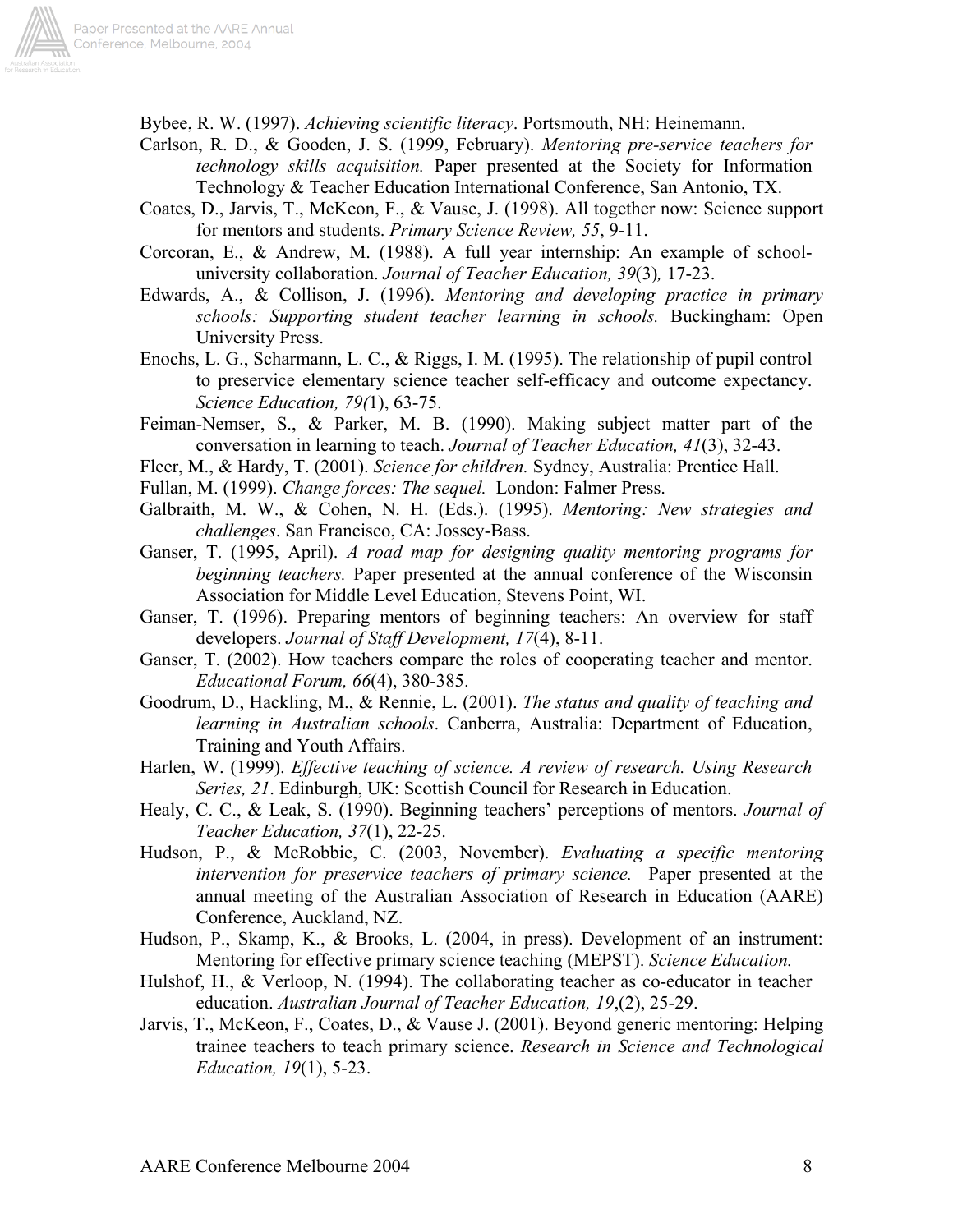

- Jonson, K. F. (2002). *Being an effective mentor: How to help beginning teachers succeed.* Thousand Oaks, CA: Corwin Press Inc.
- Kennedy, J., & Dorman, J. (2002). *Development and validation of the extended practicum learning environment inventory.* Sydney, Australia: Australian Catholic University.
- Kerka, S. (1997). *Constructivism, workplace learning, and vocational education.* ERIC Digest No. 181. Columbus, OH*:* ERIC Clearinghouse on Adult, Career, and Vocational Education. (ERIC Document Reproduction Service No. ED407573)
- Kesselheim, C. (1998, April). *The assistance relationship between content-specialist science facilitators and their constituent teachers.* Paper presented at the annual meeting of the National Association for Research in Science Teaching, San Diego, CA.
- Lenton, G., & Turner, G. (1999). Student-teachers' grasp of science concepts. *The Journal for Science Education, 81*(295), 67-72.
- Little, J. W. (1990). The mentor phenomenon and the social organisation of teaching. *Review of Educational Research, 16,* 297-351.
- Long, J. (1995, September). *The challenge for change. Mentoring for school based teacher education.* Paper presented at the ATEA Conference, Australian Catholic University, North Sydney, Australia.
- Long, S. (2002). Mentoring: A personal reflection. *New Library World, 103*(3), 94-97.
- McIntyre, D., Hagger, H., & Wilkin, M. (Eds.). (1993). *Mentoring: Perspectives on school-based teacher education.* London: Kogan Page.
- Monk, M., & Dillon, J. (Eds). (1995)*. Learning to teach science: Activities for student teachers and mentors.* London: Falmer Press, Taylor & Francis.
- Mullen, C. A., Whatley, A., & Kealy, W. A. (1999). *Co-mentoring support groups in higher education.* U.S., Alabama. (ERIC Document Reproduction Service No. ED 429494)
- Mullen, C., Cox, M., Boettcher, C., & Adoue, D. (Eds.). (1997). *Breaking the circle of one: Redefining mentorship in the lives and writings of educators.* New York: Peter Lang.
- Peterson, B. E., & Williams S. R. (1998). Mentoring beginning teachers. *Mathematics Teacher, 91*(8), 730-734.
- Raizen, S. A., & Michelson, A. M. (Eds.). (1994). *The future of science in elementary schools.* San Francisco: Jossey-Bass.
- Ramirez-Smith, C. (1997). *Isolation to interaction: Implications for preparing preservice educators.* Virginia, US. (ERIC Document Reproduction Service No. ED414258)
- Ramsey, G. (2000). *Quality matters. Revitalising teaching: Critical times, critical choices.*  Sydney, NSW: Department of Education and Training, Board of Studies.
- Reiman, A. J., & Thies-Sprinthall, L. (1998). *Mentoring and supervision for teacher development.* Massachusetts: Addison Wesley Longman, Inc.
- Riggs, I. M., & Sandlin, R. A. (2002). *Professional development of mentors within a beginning teacher induction program: How does the garden (mentors) grow?* Paper presented at the annual meeting of the Educational Research Association. New Orleans, LA.
- Rodrigue, P., & Tingle, J. B. (1994). The extra step: Linking inservice and preservice teachers. *Science and Children, 31*(4), 34-36.